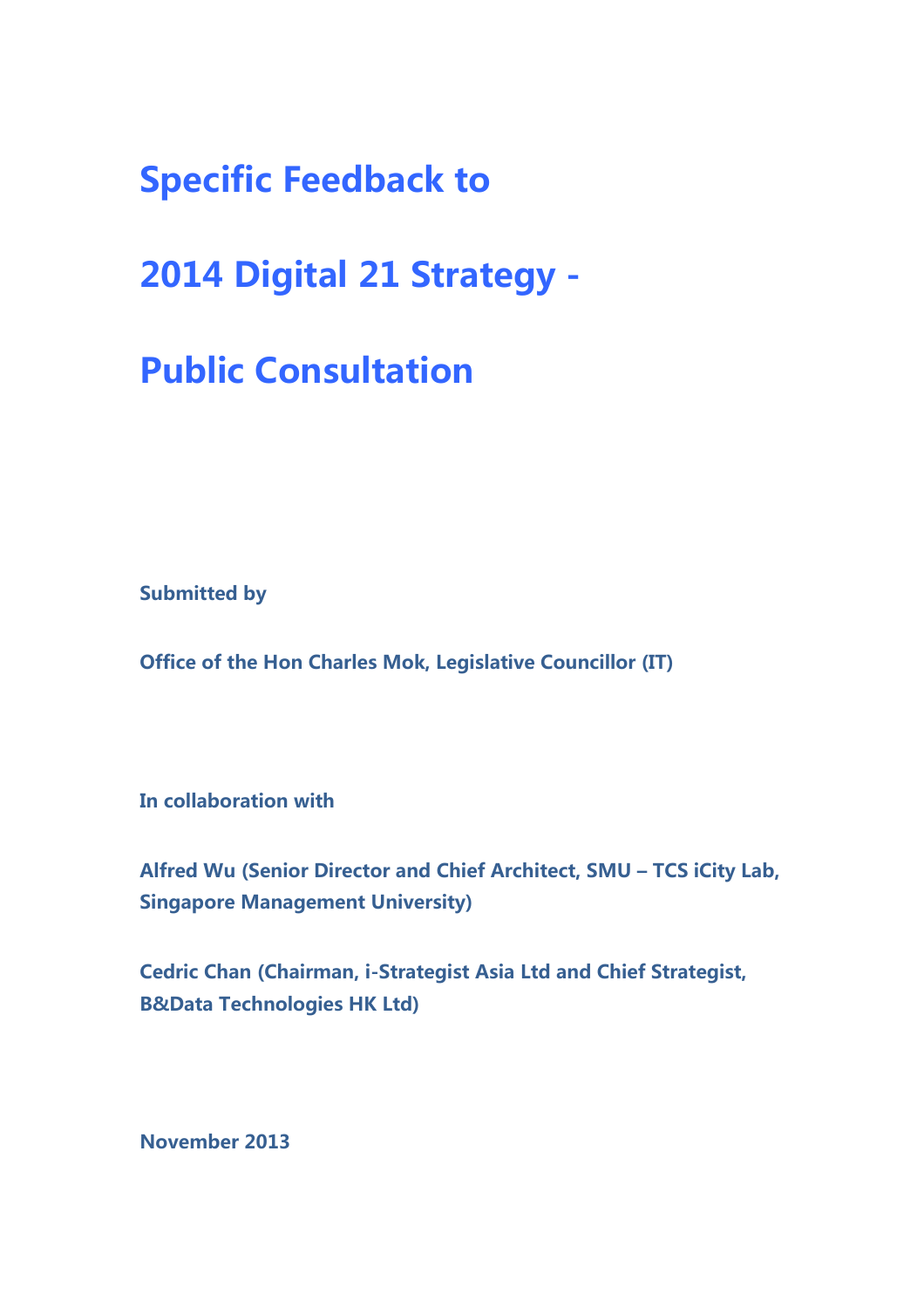## **Specific Feedback to the Consultation Paper**

Our key recommendation:

I. Proper Governance Body

For a large multiple-year ICT driven initiative related to many industries, Hong Kong will require a better governance body to look after "Smarter Hong Kong, Smarter Living", while OGCIO can look after the execution of the initiative, establishment of a strategic level bureau to look after long term development of innovation industries in Hong Kong is essential.

II. Proper Benchmarking

Substantial investment will be required to implement the 2014 Digital 21 Strategy, proper benchmarking structure should be put into place to measure the anticipated outcomes for such investment and also track the progress of Smart City development in Hong Kong. We recommend evaluation and then adoption of a proper benchmarking framework such as the Global Livable Cities Index for the government's consideration. A proper benchmarking is also a core component of proper governance.

III. Collaborative R&D effort

In our opinion, Hong Kong is clearly behind in Smart City R&D effort in term of both investment and involvement. The government needs a mind change in term of role of R&D in the future of Hong Kong, and consider the values of Smart City innovation can bring to Hong Kong as a whole, and should put serious R&D investment behind "Smarter Hong Kong, Smarter Living" for just for short term, but for longer term development of Hong Kong.

In addition, collaboration among government, academic and industries for R&D is weak in Hong Kong. While we see collaborative innovation around Smart City, in particular the idea using the city as a living laboratory is happening in NYC, London, Singapore and Mumbai, we do not see focused Smart City research in any of the universities in Hong Kong. If Hong Kong is serious of Smart City development, the government has to intervene and play a major role in driving the collaborative R&D effort for Smart City in Hong Kong.

IV. Review on Information Security and Freedom

A comprehensive review on information security and freedom is necessary. Covering government, financial, telecommunication and other sectors, the review should include risk of our key infrastructure, protection on the Internet and personal data privacy, computer-related crime and electronic transactions ordinances, intellectual property, and awareness of SMEs.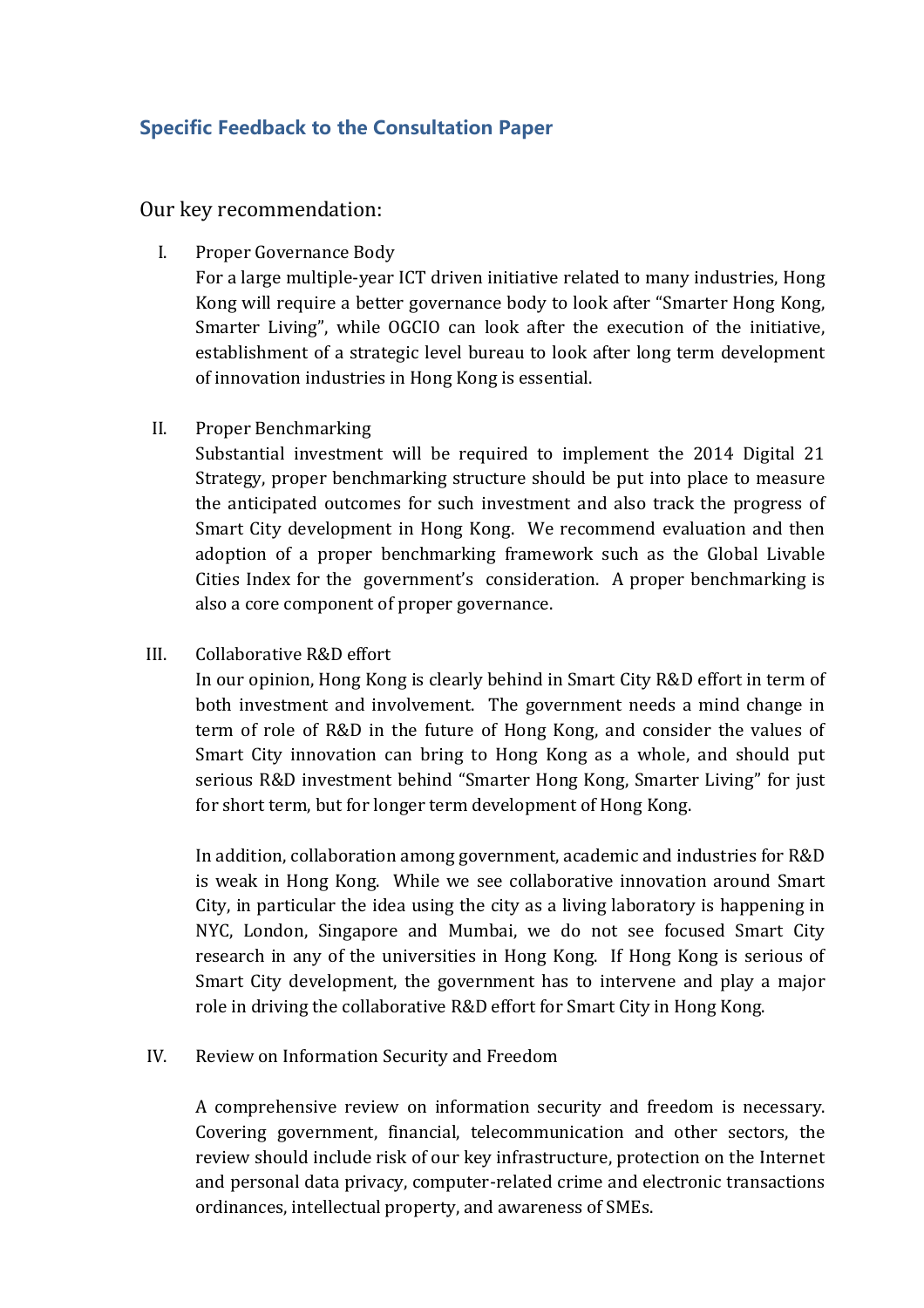## V. Support to SMEs

Among the businesses in Hong Kong, SMEs is the sector which will require the most support from the government in term of adopting ICT. Training, funding and cloud services have values for SMEs. However, we believe that the most effective way to attract SMEs to adopt ICT is to allow them participating government procurement by designing special policy and services enabled by ICT for SMEs in Hong Kong. The government can refer to the approach taken by NSW government as a starting point and design a proper scheme to lower the barrier of entry for SMEs participate in government procurement.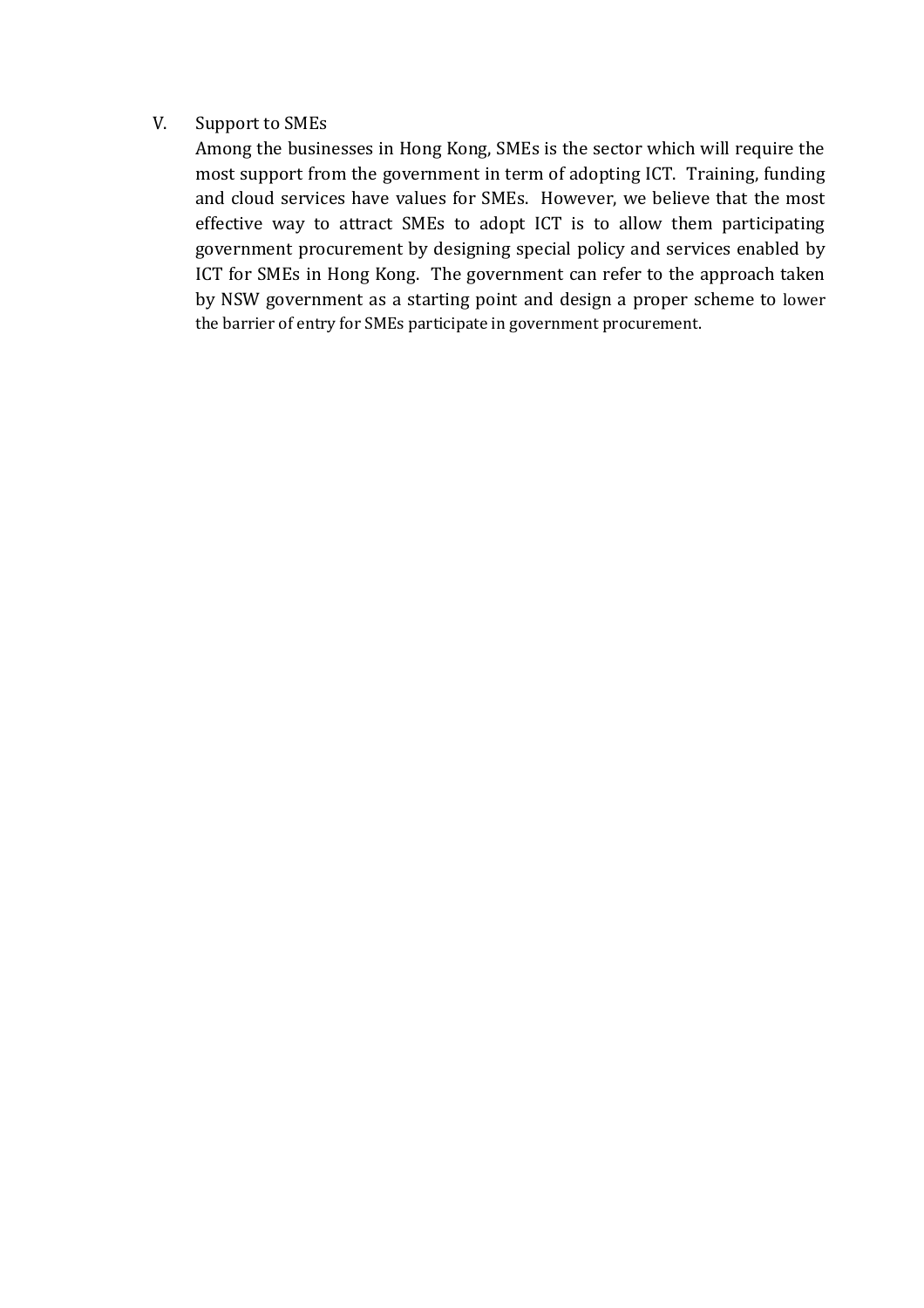This annex provides feedback to the vision of "Smarter Hong Kong, Smarter Living", and six strategic trusts to achieve the vision and all 19 action areas under respective strategic trusts described in the consultation paper. We present our feedback in table format following the structure of the consultation paper to make it easy for readers to understand our opinions for the content presented in the consultation paper.

| <b>The Consultation Paper</b>                                                                                                                         | <b>Our Feedback</b>                                                                                                                                                                                                                                                                                                                                                                                                                                                                                                                                                                                                                                       |
|-------------------------------------------------------------------------------------------------------------------------------------------------------|-----------------------------------------------------------------------------------------------------------------------------------------------------------------------------------------------------------------------------------------------------------------------------------------------------------------------------------------------------------------------------------------------------------------------------------------------------------------------------------------------------------------------------------------------------------------------------------------------------------------------------------------------------------|
| Chapter 1: A Sound Foundation<br>Key Ideas:                                                                                                           | We agree that Hong Kong is still a forerunner in using<br>ICT and we have advantages in infrastructure which<br>Hong Kong has been carried on from its successes in<br>the past.                                                                                                                                                                                                                                                                                                                                                                                                                                                                          |
| Hong Kong's forerunner in<br>using ICT by international<br>ranking<br>Hong Kong has an<br>$\bullet$<br>excellent and affordable<br>ICT infrastructure | At the same time, we believe that Hong Kong is at risk<br>of lagging behind due to many factors including<br>complacency. We worry that Hong Kong has lost some<br>of its advantages to its neighbouring cities in the<br>recent years. If Hong Kong does not act quickly, with<br>proper strategy, and follow through execution, Hong<br>Kong will lose in the race, to Asian cities like<br>Singapore, Seoul and Shanghai. In particular, Hong<br>Kong's R&D expenditure is so much lower than<br>Singapore and Korea, which is a strong indicator that<br>Hong Kong has not been paying attention on<br>innovation driven economy in the recent years. |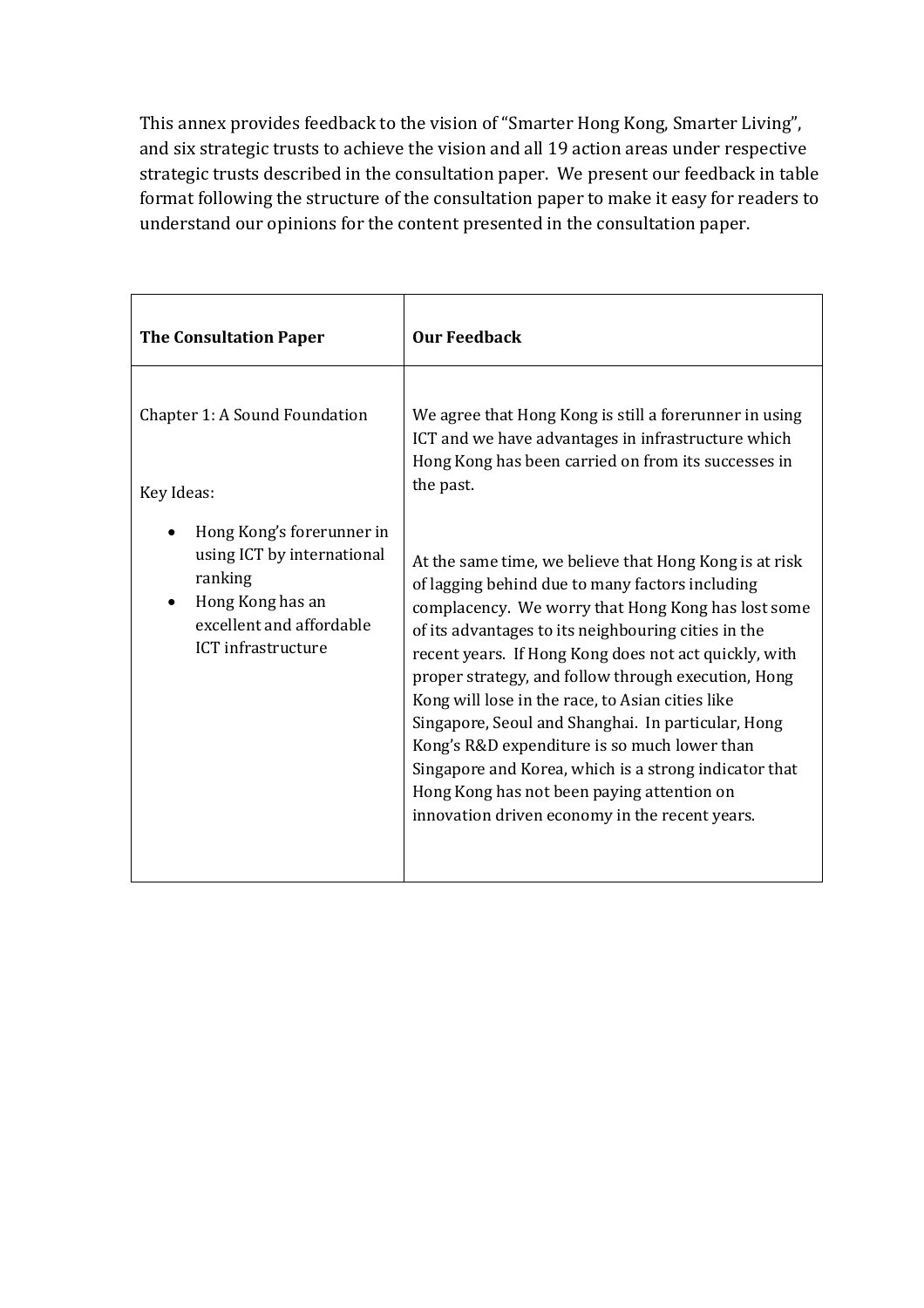| Chapter 2: Smarter Hong Kong,                                                                                                                | We agree that "Smarter Hong Kong, Smarter Living" is                                                                                                                                                                                                                                                                                                                                                                                                                                                                                                                                          |
|----------------------------------------------------------------------------------------------------------------------------------------------|-----------------------------------------------------------------------------------------------------------------------------------------------------------------------------------------------------------------------------------------------------------------------------------------------------------------------------------------------------------------------------------------------------------------------------------------------------------------------------------------------------------------------------------------------------------------------------------------------|
| <b>Smarter Living</b>                                                                                                                        | a good vision for make Hong Kong a better Smart City                                                                                                                                                                                                                                                                                                                                                                                                                                                                                                                                          |
|                                                                                                                                              | as well as a proper theme for the fourth phase of Hong                                                                                                                                                                                                                                                                                                                                                                                                                                                                                                                                        |
|                                                                                                                                              | Kong's Digital 21 Strategy since its start and                                                                                                                                                                                                                                                                                                                                                                                                                                                                                                                                                |
| Key ideas:                                                                                                                                   | subsequent review in 2001, 2004 and 2008<br>respectively.                                                                                                                                                                                                                                                                                                                                                                                                                                                                                                                                     |
| The vision of "Smarter                                                                                                                       |                                                                                                                                                                                                                                                                                                                                                                                                                                                                                                                                                                                               |
| Hong Kong, Smarter                                                                                                                           |                                                                                                                                                                                                                                                                                                                                                                                                                                                                                                                                                                                               |
| Living"<br>Latest technologies<br>including cloud computing,<br>big data analytics, internet<br>of things and wireless and<br>multi-platform | We believe that Smarter Living is a good theme, if<br>complement with proper contents, will create new<br>rooms of urban innovations from economic, social and<br>technological perspectives. We will provide more<br>insights on our views on Smart Living in later part of<br>this paper.                                                                                                                                                                                                                                                                                                   |
|                                                                                                                                              | We agree that cloud computing, big data analytics,<br>internet of things and wireless and multi-platform are<br>the latest and evolving technologies that will have<br>huge potential for applications. However, it is critical<br>to go down to the next level of details, in finding how<br>these technologies that can be applied, enhanced and<br>further innovated in the context of urban living, not<br>just bring better living experiences to Hong Kong<br>people, but generate economic values, so that Hong<br>Kong can grow and sustain its leadership as a Asian<br>Global City. |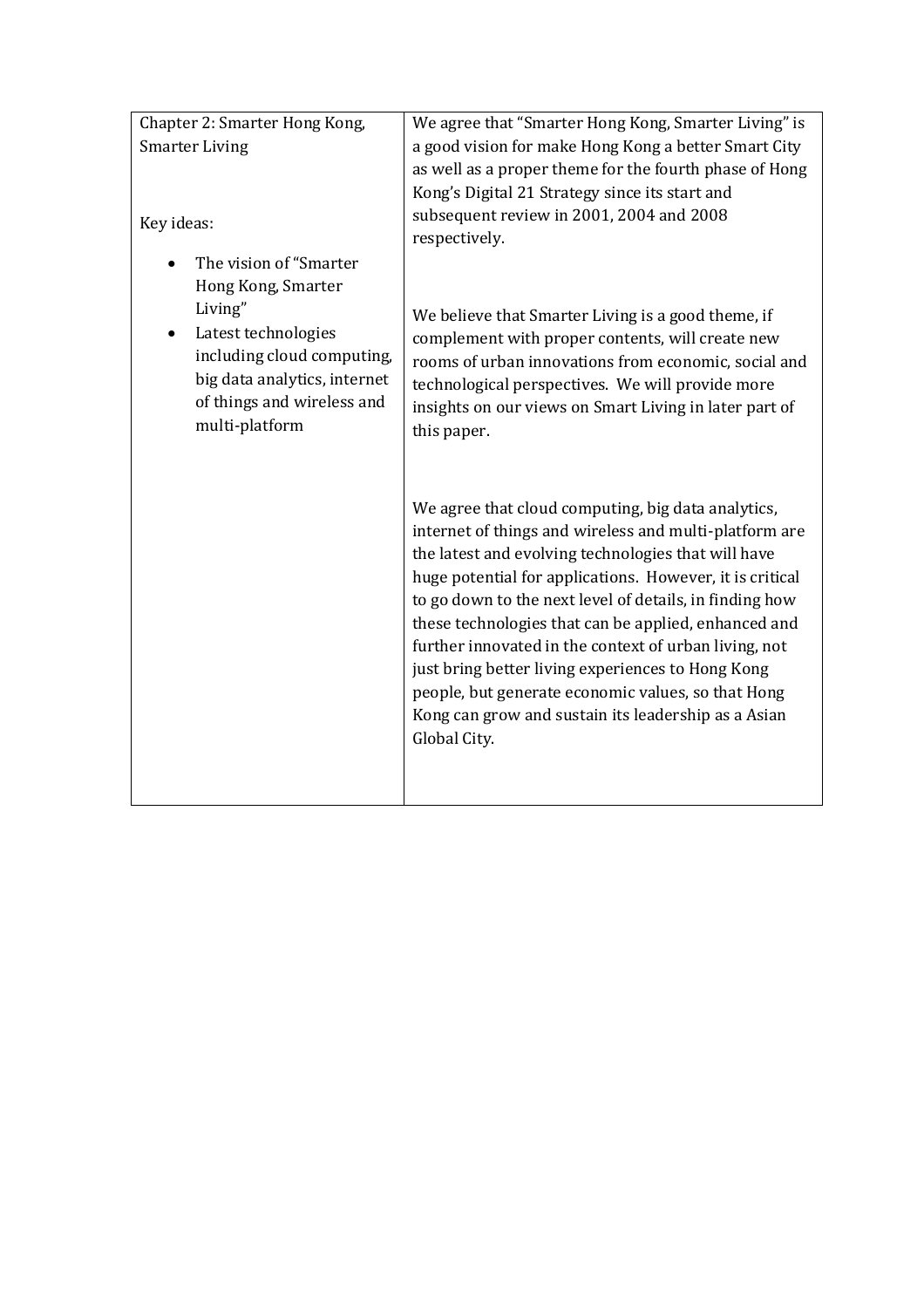| <b>Chapter 3: Empowering Everyone</b> | Empowering Everyone is the first of the four strategic trusts to materialize the                                                                |
|---------------------------------------|-------------------------------------------------------------------------------------------------------------------------------------------------|
|                                       | vision of "Smarter Hong Kong, Smarter Living". We agree very much that the                                                                      |
|                                       | inclusive approach to develop Hong Kong further because of few reasons:                                                                         |
|                                       | Hong Kong has to take care interests of different stakeholders if it<br>1.                                                                      |
| Key ideas                             | wants to maintain its status quote as a global city                                                                                             |
|                                       | 2.<br>Hong Kong is facing tremendous social tension due to                                                                                      |
| Free and User-Friendly                | the economic gap between the "rich" and the "poor"<br>a.<br>the political gaps between the "pro-government" and the<br>b.                       |
| Digital Identity (ID)                 | "pro-democracy"                                                                                                                                 |
|                                       | the social gap between the "new hongkonger" and the<br>c.                                                                                       |
| City-wide Wi-Fi for the<br>٠          | "old hongkonger"                                                                                                                                |
| public and visitors                   | 3.<br>Hong Kong, like many other cities is facing worsening challenges of<br>ageing population, if Hong Kong does not address this challenge to |
| Broadband and Wi-Fi                   | allow ICT play a role in taking care of ageing population, Hong Kong                                                                            |
| access for schools to drive           | will face manage more issues in term of shortage of workforce,                                                                                  |
| e-Learning                            | higher healthcare cost and social issues between the "young" and                                                                                |
|                                       | the "old" by 2041, at which one third of the Hong Kong population<br>will be above 65 years old.                                                |
| Programming in every                  |                                                                                                                                                 |
| Child's education                     | Under the strategic trust, there are five action areas stated in the consultation                                                               |
| ICT as a tool to support<br>$\bullet$ | paper:                                                                                                                                          |
| underprivileged groups                |                                                                                                                                                 |
|                                       | Free and User-Friendly Digital Identity (ID)<br>a)<br>City-wide Wi-Fi for the Public and Visitors<br>b)                                         |
|                                       | Broadband and Wi-Fi Access for Schools to Drive e-Learning<br>c)                                                                                |
|                                       | d)<br>Programming in every Child's Education                                                                                                    |
|                                       | ICT as a Tool to Support Underprivileged Groups<br>e)                                                                                           |
|                                       | We agree on these five action areas with additional input on the following:                                                                     |
|                                       | These five action areas seem to be very ICT infrastructure focused,                                                                             |
|                                       | additional consideration is also required for ICT applications. To us,                                                                          |
|                                       | Smart City is not just about the hardware of the city but more                                                                                  |
|                                       | importantly the software of the city. We will elaborate this in later<br>part of this paper.                                                    |
|                                       | In Free and User Friendly Digital Identity area, it is mentioned in the<br>$\bullet$                                                            |
|                                       | consultation paper that the provision of free digital certificates to all                                                                       |
|                                       | Hong Kong citizen would be an action under consideration. Learning                                                                              |
|                                       | from Hong Kong's own experience in using digital certificates in the                                                                            |
|                                       | past, in particular its current low take-up rate, our concern is that<br>digital certificate is not known to be very user friendly, its         |
|                                       | applications incur many user-end effort such as installation of the                                                                             |
|                                       | digital certificates. The situation will be gotten very complicated as                                                                          |
|                                       | many of us are using multiple digital devices. Therefore, we strongly                                                                           |
|                                       | suggest a careful study and evaluation of different options available<br>for offer the free and user-friendly digital identity to every Hong    |
|                                       | Kong citizens. In our opinion, user friendly technology to enable                                                                               |
|                                       | seamless services consumption with proper security measures is                                                                                  |
|                                       | itself a key technology challenge which will require major R&D effort.                                                                          |
|                                       | Instead of quickly adopting one technology option over the other,                                                                               |
|                                       | Hong Kong should consider to be a test ground for different<br>technology options collaborating with industry solution provider and             |
|                                       | academic researchers prior to massive deployment.                                                                                               |
|                                       | In ICT as a Tool to Support Underprivileged Groups area, we urge the                                                                            |
|                                       | bureau to pay extra attention to the trend of ageing population, and                                                                            |
|                                       | study the needs of Hong Kong and Hong Kong people, to understand<br>the specific challenges that Hong Kong will be facing, then develop a       |
|                                       | separate and target action area to address this ageing population                                                                               |
|                                       | challenges. We believe that there is a possibility to Hong Kong can                                                                             |
|                                       | become a leader in Asia Pacific silver economy that is estimated to be                                                                          |
|                                       | US\$3 trillion by the year 2017.                                                                                                                |
|                                       |                                                                                                                                                 |
|                                       |                                                                                                                                                 |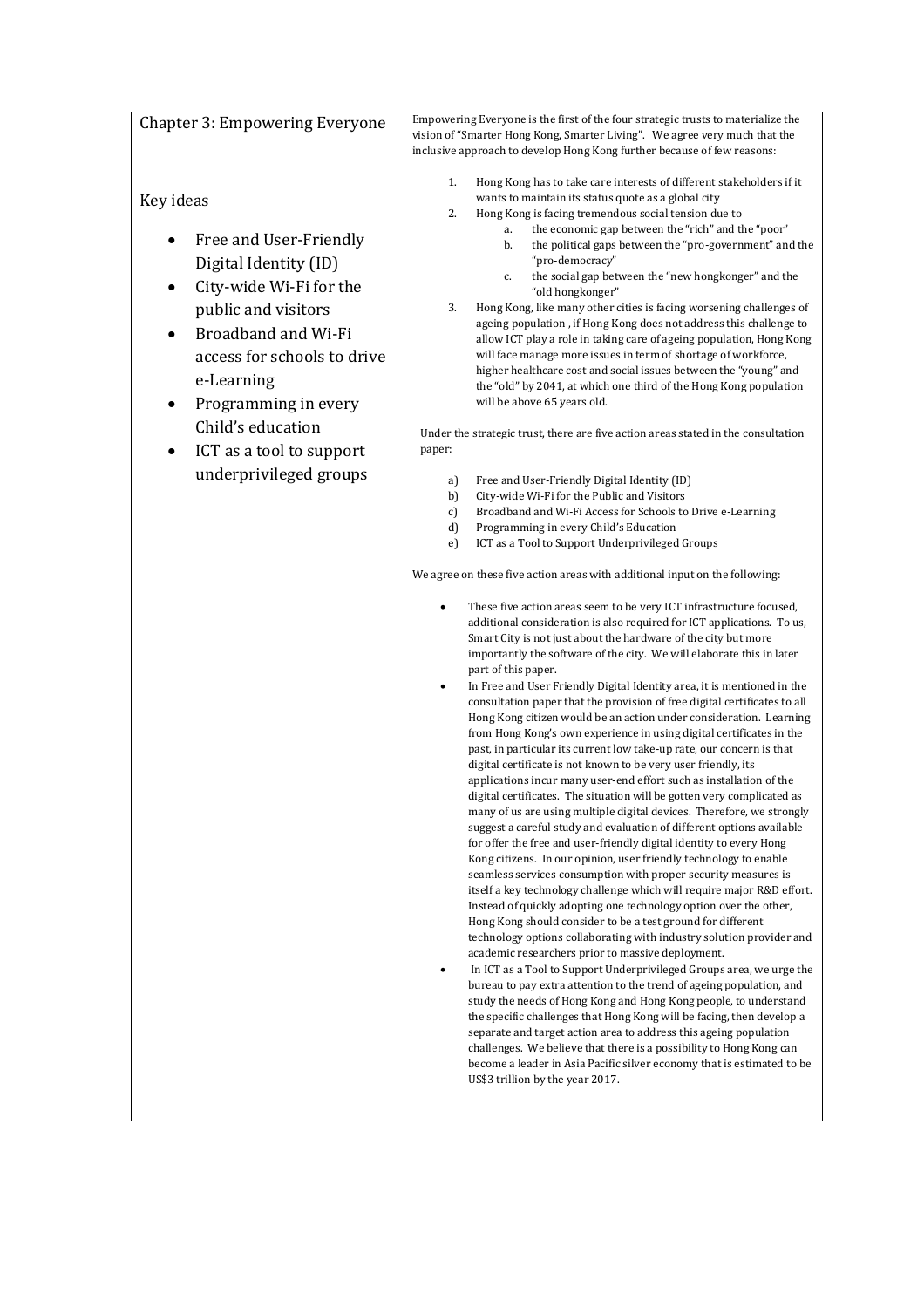| <b>Chapter 4: Igniting Business</b>                                                                                                   | Igniting Business Innovation is the second strategic trust that consists of three                                                                                                                                                                                                                                                                                                                                                                                                                                                                                                                                                                                                                 |
|---------------------------------------------------------------------------------------------------------------------------------------|---------------------------------------------------------------------------------------------------------------------------------------------------------------------------------------------------------------------------------------------------------------------------------------------------------------------------------------------------------------------------------------------------------------------------------------------------------------------------------------------------------------------------------------------------------------------------------------------------------------------------------------------------------------------------------------------------|
| Innovation                                                                                                                            | action areas:                                                                                                                                                                                                                                                                                                                                                                                                                                                                                                                                                                                                                                                                                     |
|                                                                                                                                       | <b>Establishing Innovative Platforms</b><br>f)<br>Public Sector Information as Default<br>g)<br>h)<br><b>SME Cloud Services</b>                                                                                                                                                                                                                                                                                                                                                                                                                                                                                                                                                                   |
| Key ideas:<br><b>Establishing Innovative</b><br>$\bullet$<br>Platforms<br><b>Public Sector Information</b><br>$\bullet$<br>as Default | The Establishing Innovative Platforms area aims to address the fact that Hong<br>Kong has been lagging behind in R&D comparing its neighbouring economies.<br>However, if Hong Kong SAR government simply leaves the R&D responsibility<br>mostly to the higher education sector, to transferring highly valuable assets from<br>academic research to commercial sector, as illustrated in the consultation paper,<br>the chance that Hong Kong can play a catch up in the game of innovation will be<br>slim.                                                                                                                                                                                    |
| <b>SME Cloud Services</b>                                                                                                             | We see Hong Kong's urgent need to focus into the innovation driven economy.<br>To make it happen, the Hong Kong SAR government has to rethink its overall<br>strategy and approach. In particular, the establishment of separate policy<br>focused bureau directly looking after technology, innovation and future<br>development is a critical and initial part of the overall strategy.                                                                                                                                                                                                                                                                                                         |
|                                                                                                                                       | Korea is very successful in last the decade in grow its economy and influence to<br>the word through innovation driven by world class electronic appliances and k-<br>pop.                                                                                                                                                                                                                                                                                                                                                                                                                                                                                                                        |
|                                                                                                                                       | To drive innovation driven economy, formal Ministry of Education, Science and<br>Technology was divided and restructured, while Ministry of Education keeps its<br>focus on Education matters, the Ministry of Science, ICT and Future Planning is<br>created to look after its creative economy.                                                                                                                                                                                                                                                                                                                                                                                                 |
|                                                                                                                                       | In our opinion, Hong Kong needs to establish a new and dedicated government<br>bureau to look after innovation and technology matters.                                                                                                                                                                                                                                                                                                                                                                                                                                                                                                                                                            |
|                                                                                                                                       | In term of R&D investment, Hong Kong is also behind its peer in the region,<br>Singapore government had allocated SGD135M for National Innovation<br>Challenge Land and Livable City from 2014 to 2018.                                                                                                                                                                                                                                                                                                                                                                                                                                                                                           |
|                                                                                                                                       | Public Sector Information (PSI) as Default action area, in our understanding<br>from the consultation paper, is Hong Kong's initiative to Open Data led by open<br>up of public sector data.                                                                                                                                                                                                                                                                                                                                                                                                                                                                                                      |
|                                                                                                                                       | We strongly agree that Open Data is an important underlying data infrastructure<br>required for development of innovative urban solutions using ICT such as apps.<br>In term of government's effort make data available to the public through PSI,<br>Hong Kong still has in long way to go as comparing the number of data set<br>available in data.one.gov.hk and the leading Asia leaders in Open Data. For<br>example, there are 84,509 datasets and 241 APIs available in data.go.ko                                                                                                                                                                                                         |
|                                                                                                                                       | SME Cloud Services is a good idea but how SMEs in Hong Kong can be actually<br>benefited from cloud services will require a lot of in-depth studies. In our<br>opinion, other than better ICT infrastructure and common ICT applications<br>available to the mass, SMEs in Hong Kong did not gain special benefits from the<br>development of ICT comparing to large business corporations. In the world of<br>Cloud services, there is no geographical boundary of services offering and<br>competition, ability to deliver unique features and values appropriate to local<br>SMEs will be a key success factors for the envisioned SME Cloud Services.                                         |
|                                                                                                                                       | In our opinion, the government should offer better support to allow SMEs to<br>participate in government procurement through e-Services or Cloud Services.<br>Australia NSW government had designed a special procurement framework for<br>SMEs, to lower the barrier to entry for SMEs participate in government<br>procurement which is usually require formal and heavy documentation and long<br>process cycle. In their scheme, they also design supported helpdesk to allow<br>SMEs to use government procurement website. This is in fact very practical<br>approach and actions which will benefit SMEs and also offer SMEs the incentive<br>to adopt ICT in their day to day operations. |
|                                                                                                                                       | In later part of this paper, we will illustrate our ideas in getting SMEs to better<br>participated in innovation driven economy based on our concepts iCity: iHong<br>Kong.                                                                                                                                                                                                                                                                                                                                                                                                                                                                                                                      |
|                                                                                                                                       |                                                                                                                                                                                                                                                                                                                                                                                                                                                                                                                                                                                                                                                                                                   |